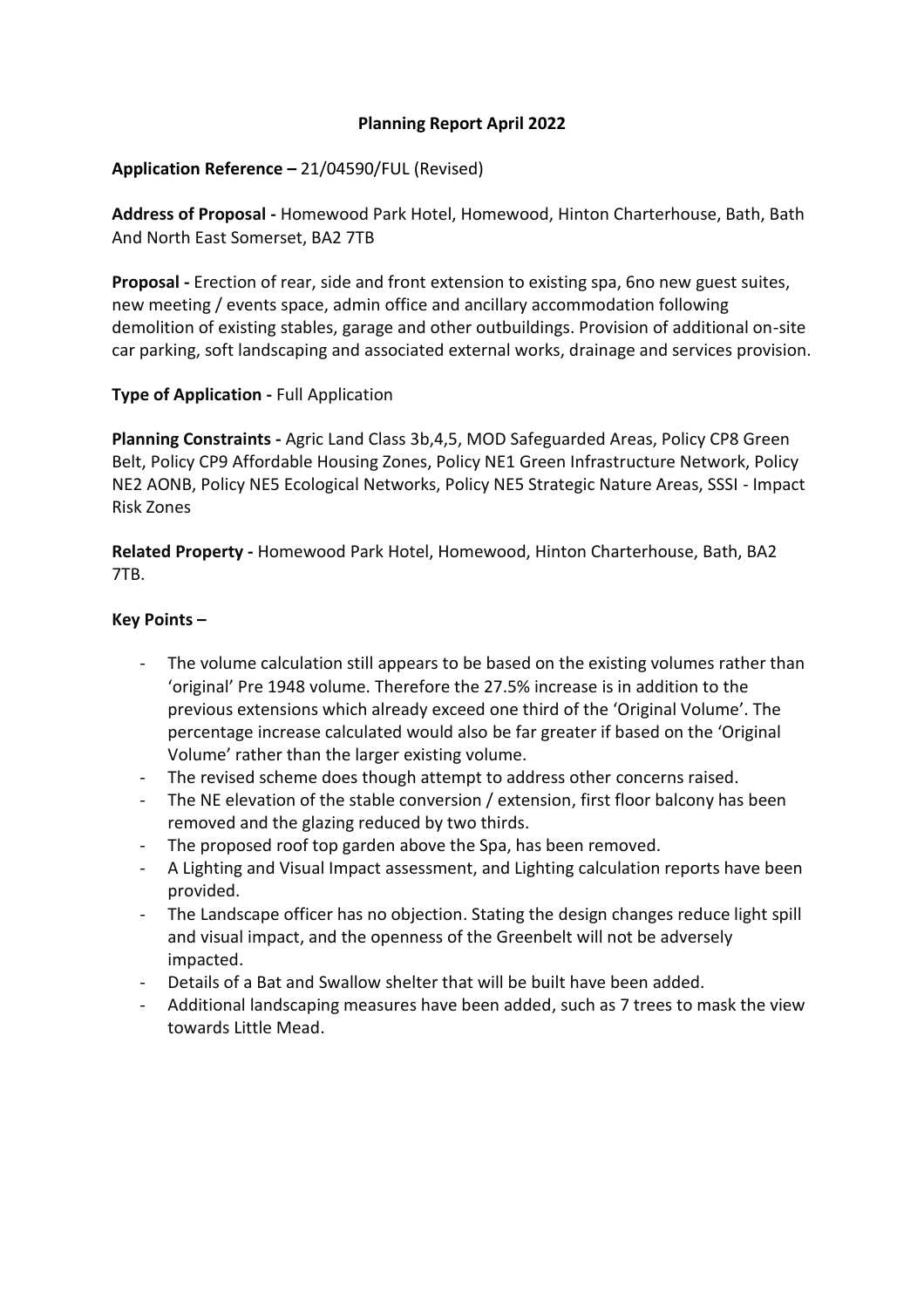# **Comments –**

**-** The erosion of the green belt/openness might be the key reason to 'object' given the adjacency of the proposals to the southern settlement area. Key points re the openness question from the Context Planning document;

*Whilst it is correct to note that the new buildings would be viewed against a backdrop of buildings and a row of trees, the visualisations do show that there will be a materially greater impact on the visual aspect of openness.*

*The possibility of picnics, glamping and seating taking place as part of the landscaped setting of the site. It can only reasonably be presumed, given this is the only area of space within the complex, that this space will be used for these purposes.*

#### **Recommendation –**

Object on grounds of –

- Volume – The proposed extensions will considerably further extend the property beyond the one third of the 'original' volume guidance for what is more likely to be considered acceptable in the Green Belt. The extensions are therefore considered disproportionate and as such harmful to the Green Belt.

Other objections to be considered;

- Loss of amenities to Freshford residents In terms of visual impact, light pollution, noise, and privacy.
- Harm to the AONB and local ecology Due to inappropriate design, high visibility from the surrounding area, and light pollution.
- Highways safety The expansion of the Hotel will put added pressure on the A36 turning on to Abbey Lane.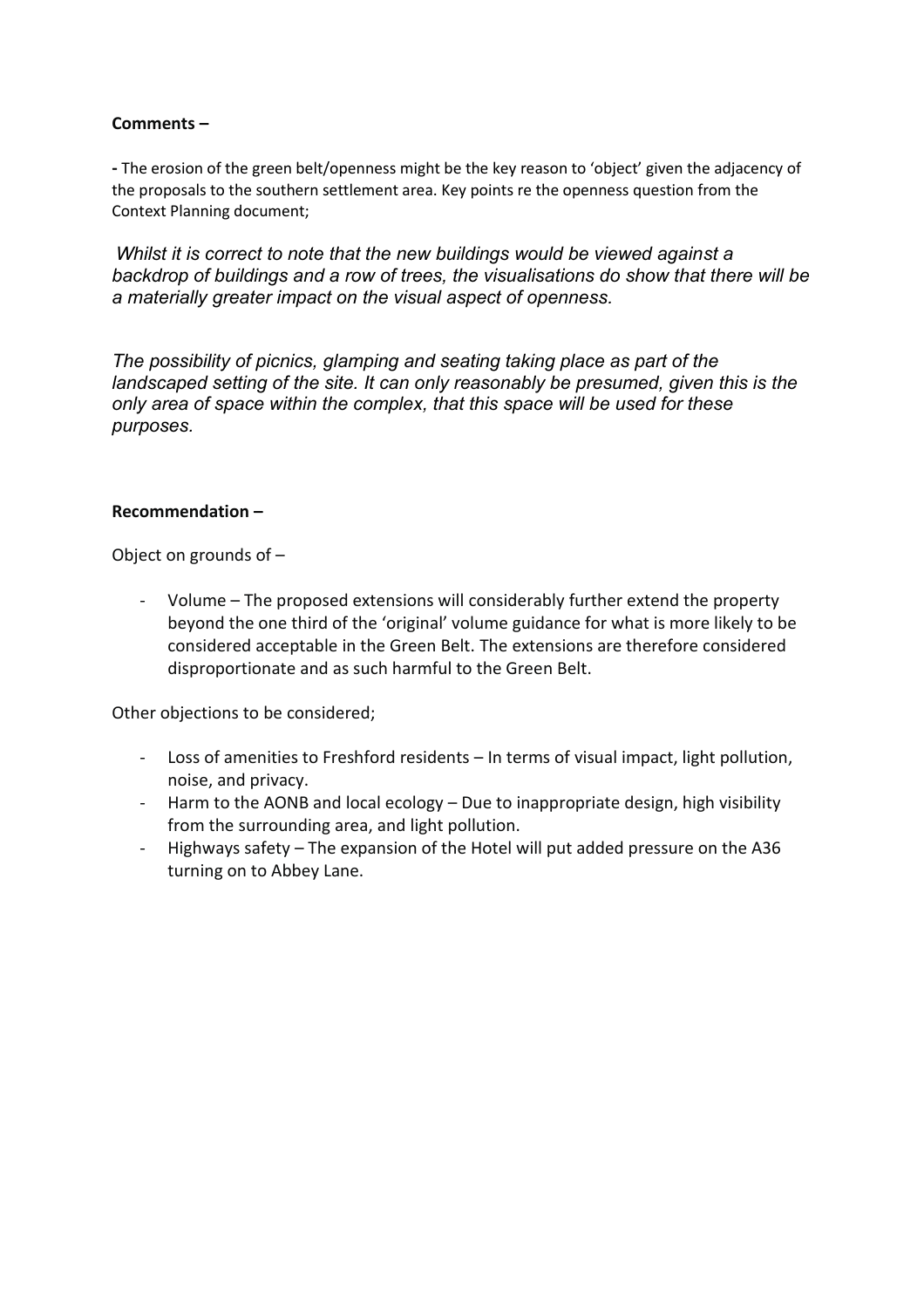**Address of Proposal -** Clachan , Freshford Lane, Freshford, Bath, Bath And North East Somerset, BA2 7UR

**Proposal -** Erection of a two-storey side extension and single storey rear extension.

# **Type of Application-** Full Application

**Planning Constraints-** Agric Land Class 1,2,3a, Colerne Airfield Buffer, Housing Development Boundary, MOD Safeguarded Areas, Neighbourhood Plan, Policy CP8 Green Belt, Policy CP9 Affordable Housing Zones, Policy NE2 AONB, Policy NE5 Ecological Networks, SSSI - Impact Risk Zones

## **Key Points –**

- The property is not listed and outside the conservation area.
- No history of previous extensions.
- The property is in poor condition, so would benefit from modernisation.
- No volume calculation is provided but an increase in floor area of 44% is given. Estimated volume increase looks well in excess of one third, perhaps around 50%.
- The other half of the semi has already been extended significantly.

#### **Comments –**

- Although the extension appears to be well over the SPD one third guidance of what is more likely to be acceptable, the impact of the additions in size might be considered acceptable in this case. However, the proposed use of this additional space is to provide two more bedrooms. Converting the 2 bed into a 4 bedroom property.

Conversion to a 4 bedroom property will result in more parking space being required but the property currently has only one parking space and no more are proposed. The result is likely to more on street parking, which is already in short supply.

- The Freshford and Limpley Stoke Neighbourhood Plan – Planning and Development Policy states;

*Car Parking:* any development, whether for extensions or new housing, must provide for sufficient off-road car parking to avoid worsening on-road parking and congestion.